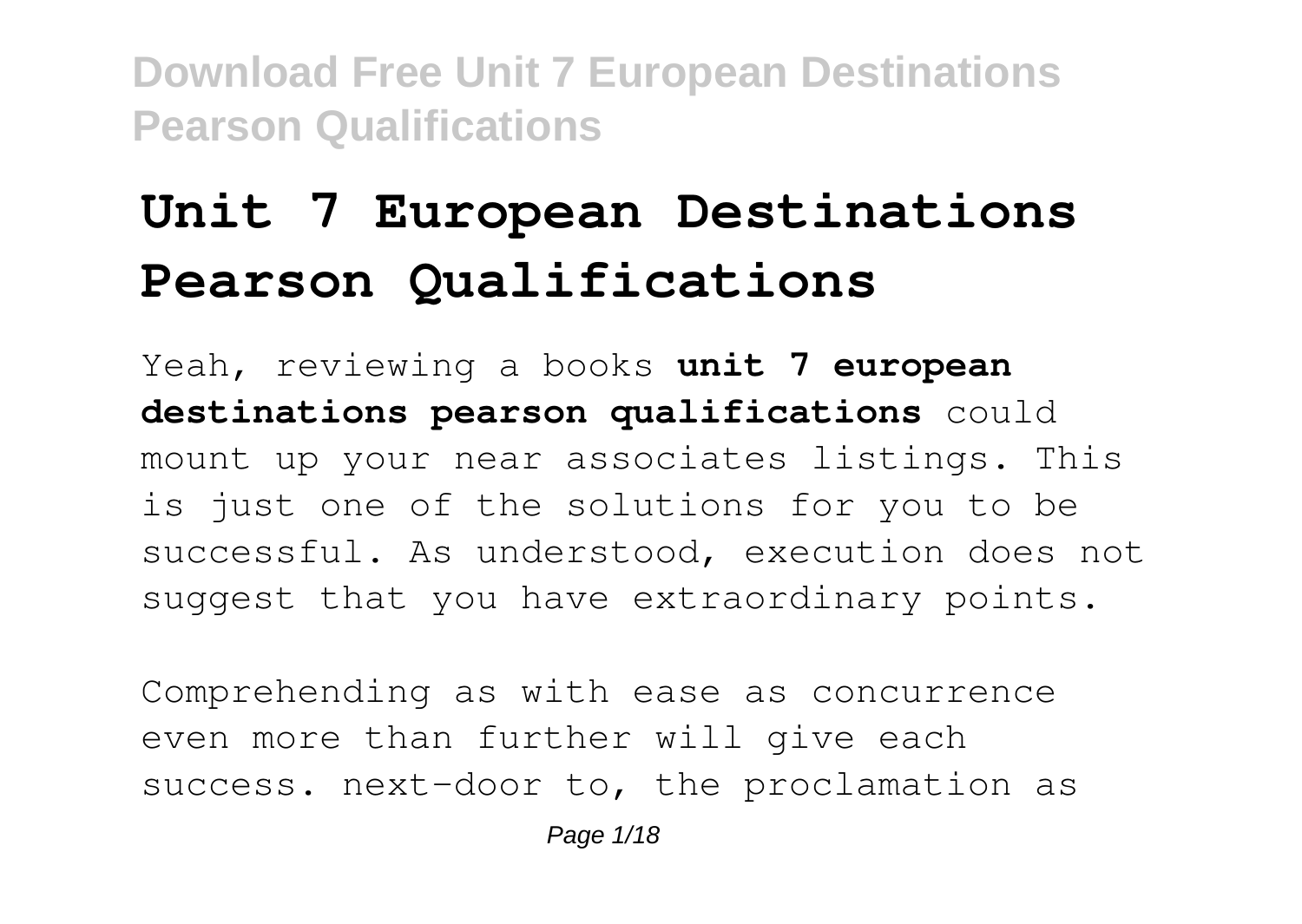well as perception of this unit 7 european destinations pearson qualifications can be taken as well as picked to act.

If you're already invested in Amazon's ecosystem, its assortment of freebies are extremely convenient. As soon as you click the Buy button, the ebook will be sent to any Kindle ebook readers you own, or devices with the Kindle app installed. However, converting Kindle ebooks to other formats can be a hassle, even if they're not protected by DRM, so users of other readers are better off Page 2/18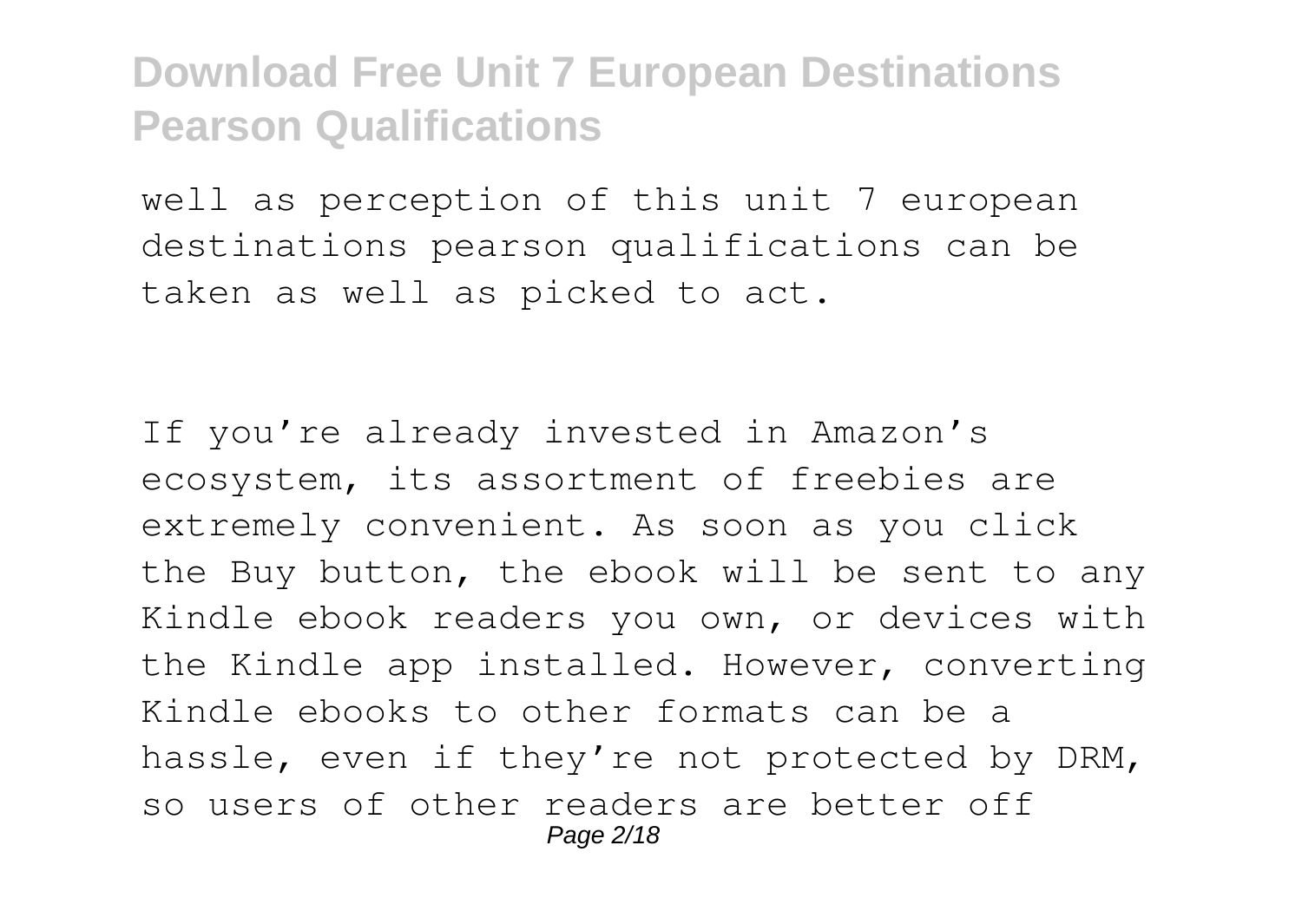looking elsewhere.

**Accessibility - Unit 7 European Destinations** Unit 7 European Destinations. Home; Marbella. Amsterdam. M2 & D1; Attractions. One of the biggest region in the South of Spain known as Andalucía has a very unique location name Marbella which is a costal destination. This destination is located in Costa del Sol where the south of Spain meets the ...

### **Unit 7 - european destinations - m1 - Unit 7 - European ...**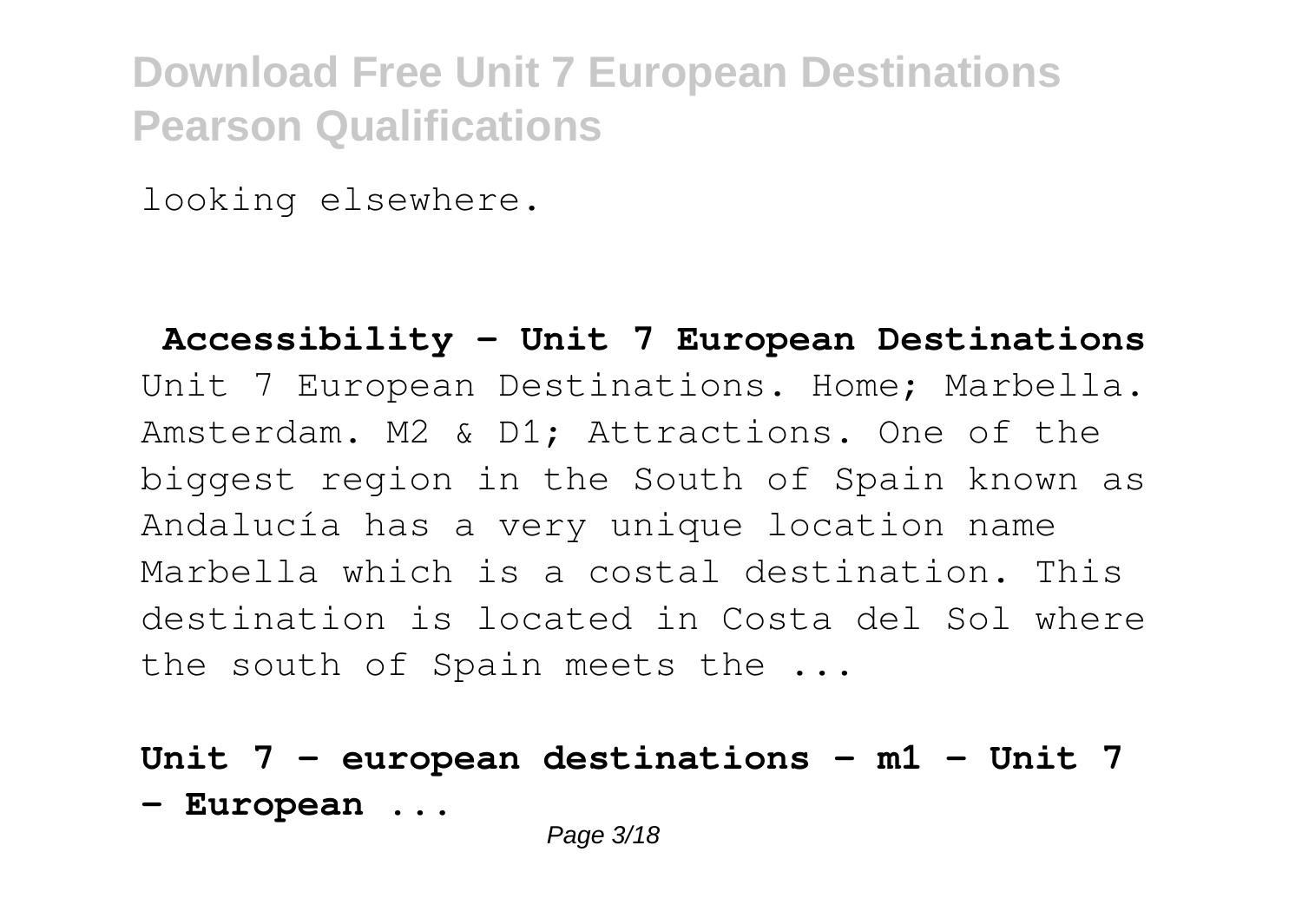Unit 7 - European Destinations P2 -Select holidays in European destinations to meet specific motivations THIS WORK HAS BEEN MARKED AND ACHIEVED BY EXAMINER If you have any questions or problems please feel free to mail. I will try my best to respond straight away

### **Unit 7 - european destinations - p2 p3 p4 m1 m2 m3 d1 d1 ...**

The airfield maintenance unit is responsible for general maintenance and repairs at Pearson. During the winter months, the unit expands into a dedicated 24-hour snow removal Page 4/18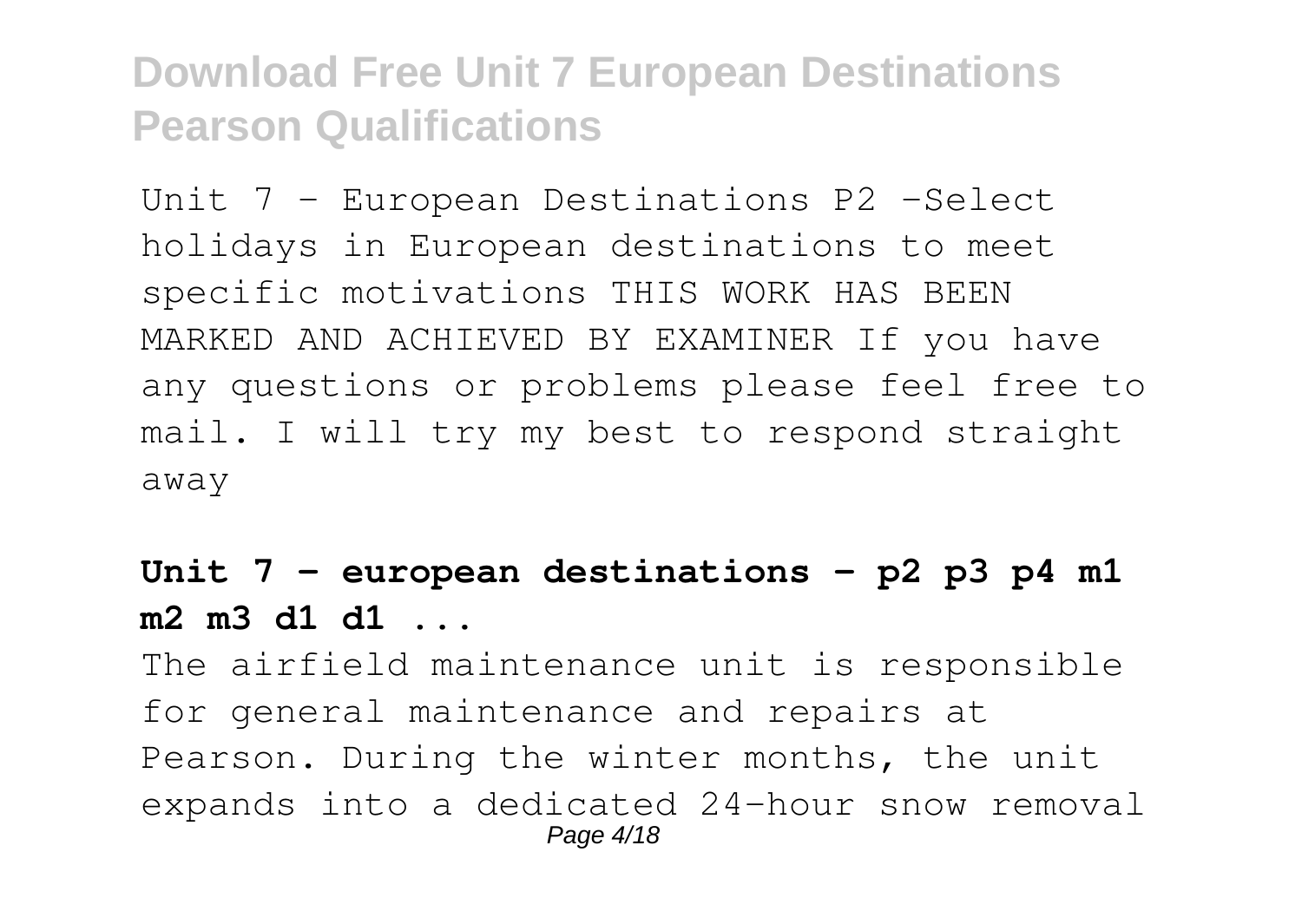team of more than 200 workers tasked with ensuring normal operations at the airport, as Pearson regularly experiences 110 to 130 centimetres (43 to 51 in) of total snow accumulation in a typical winter season.

### **Toronto Pearson International Airport - Wikipedia**

P4) Review factors that have contributed to one declining destination (Cyprus) and one developing (Greece) in the European travel market. Developing destination: Greece Greece is also known as Hellenic Republic, the first country in Europe to advance civilization, Page 5/18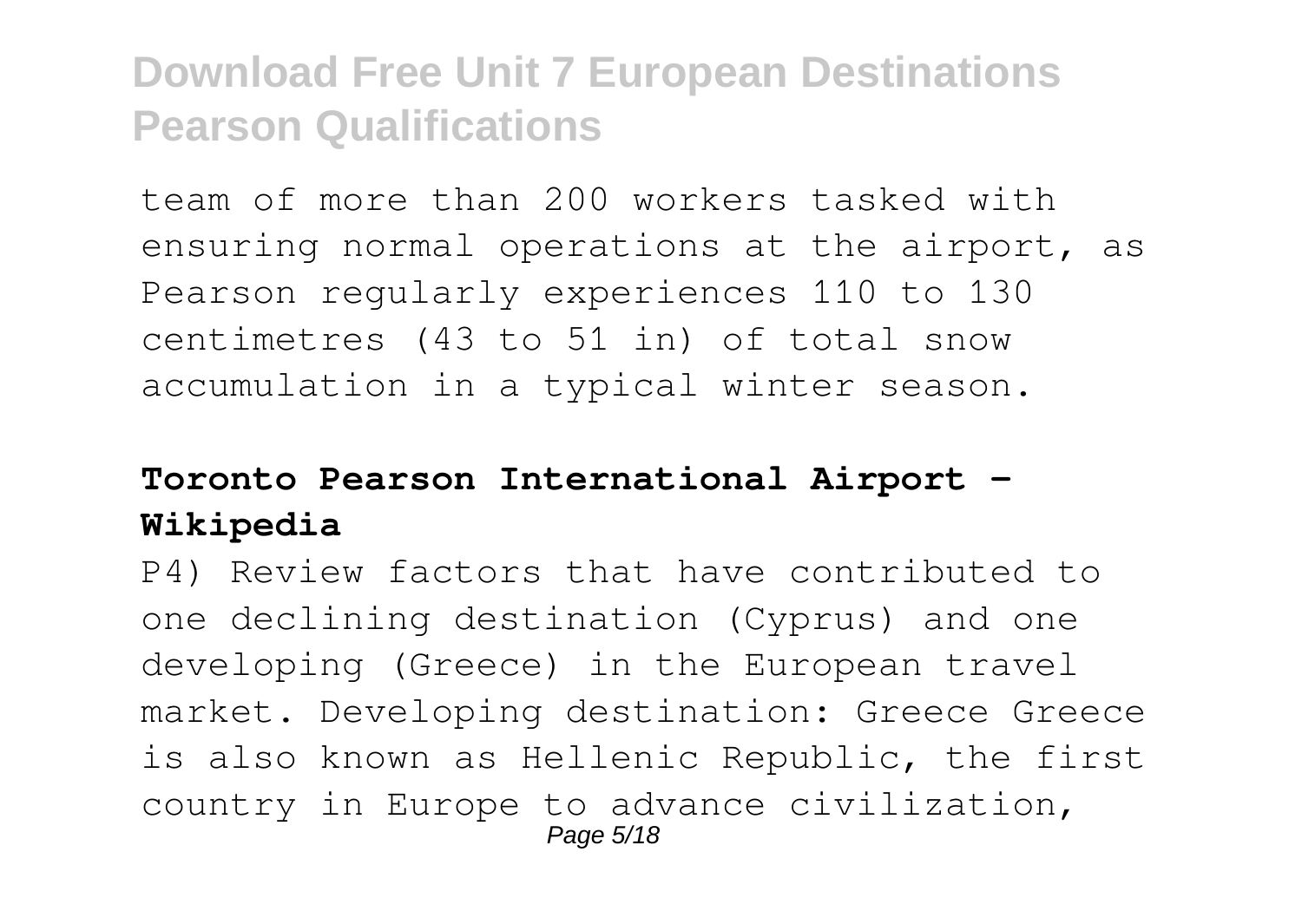Greece is one of the most visited country in Europe locate in southern Europe near Albania, Turkey, Bulgaria, and Rep. Macedonia.

### **Unit 7 - european destinations - p4 - Unit 7 - European ...**

Unit 7 - P2 & M1 Select holidays in European destinations to meet specific motivations and then I will be explaining how the selected holidays meet specific motivations . Customer brief a) Sarah and Malik are couples in their early thirties, are keen mountaineers and are extremely fit and healthy. Page 6/18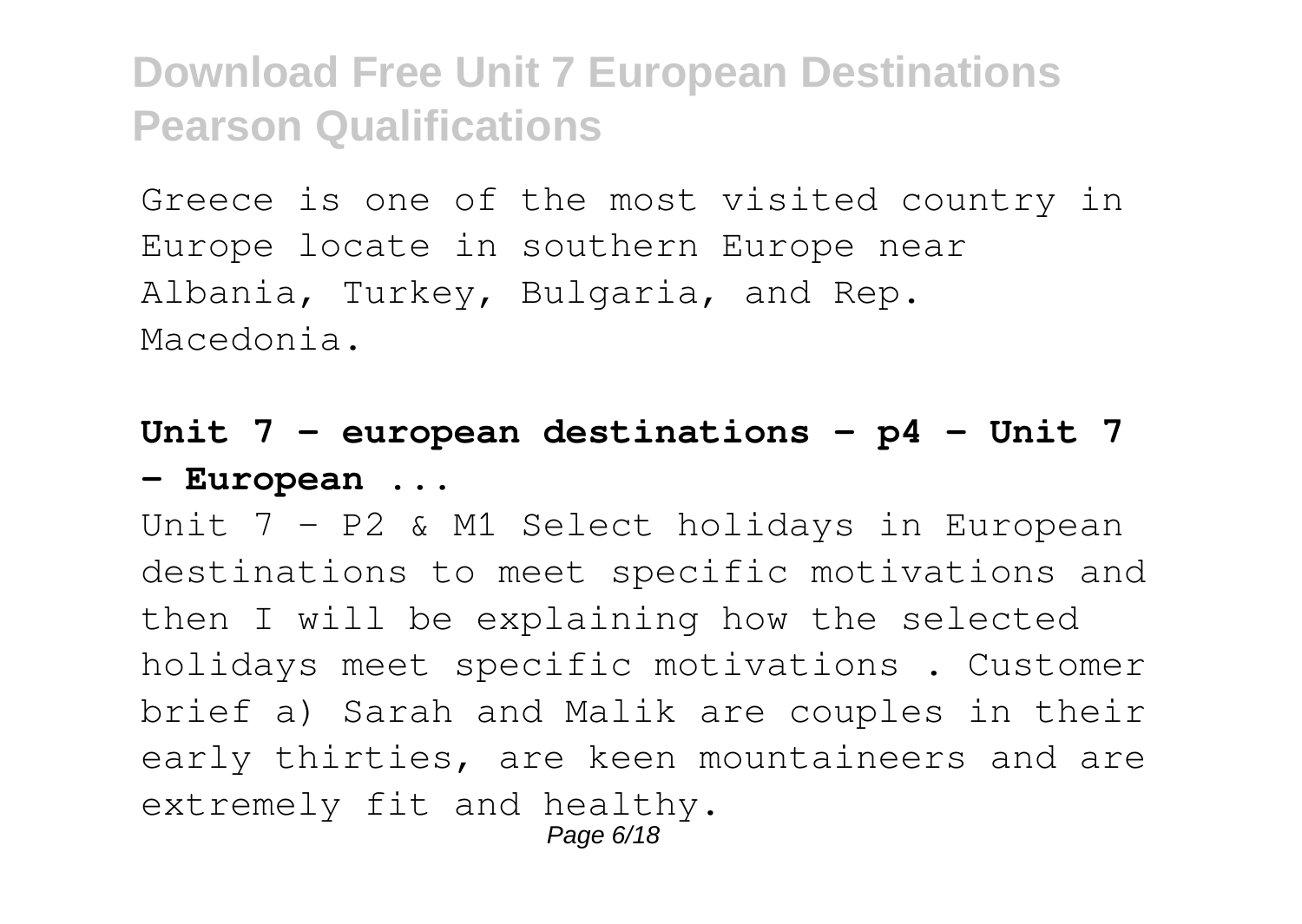### **Unit 7 European Destinations Pearson Qualifications**

Unit 7 European Destinations Pearson Unit 7: European Destinations. Unit code: R/600/9492 QCF Level 3: BTEC National Credit value: 10 Guided learning hours: 60. Aim and purpose. In this unit learners will gain skills to enable them to locate and explore the diverse destinations that make up the European travel market. Unit 7 European ...

### **PearsonCentralEurope | Quizlet**

P3 Describe factors and features that Page 7/18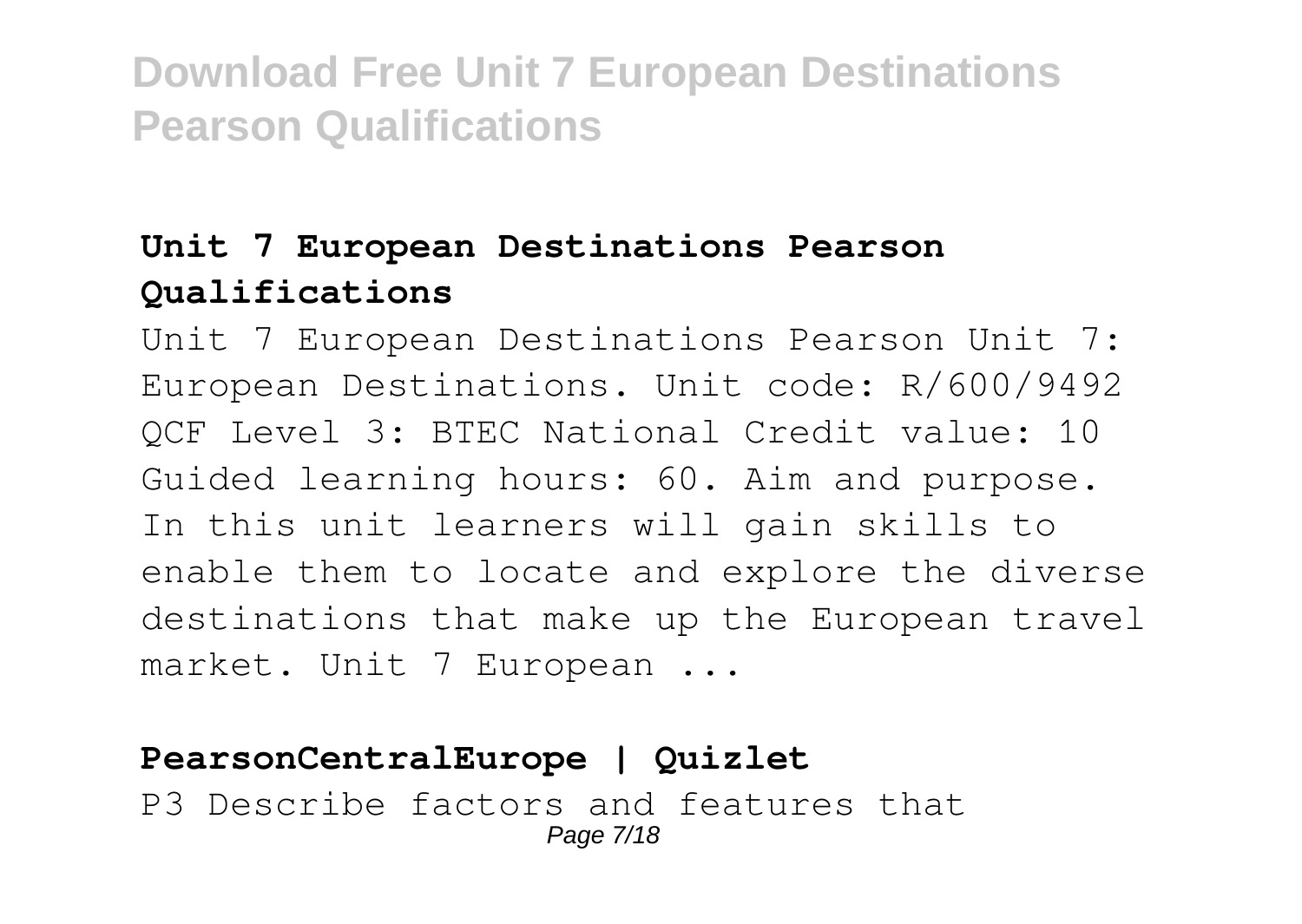determine the appeal of two leisure destinations in Europe for different types of visitors M1 Explain how different factors and features of selected European leisure destinations appeal to specific types of UK visitors D1 Give detailed and realistic recommendations for how one European leisure ...

#### **Unit 7 European Destinations Pearson**

Unit 7: European Destinations Unit code: R/600/9492 QCF Level 3: BTEC National Credit value: 10 Guided learning hours: 60 Aim and Page 8/18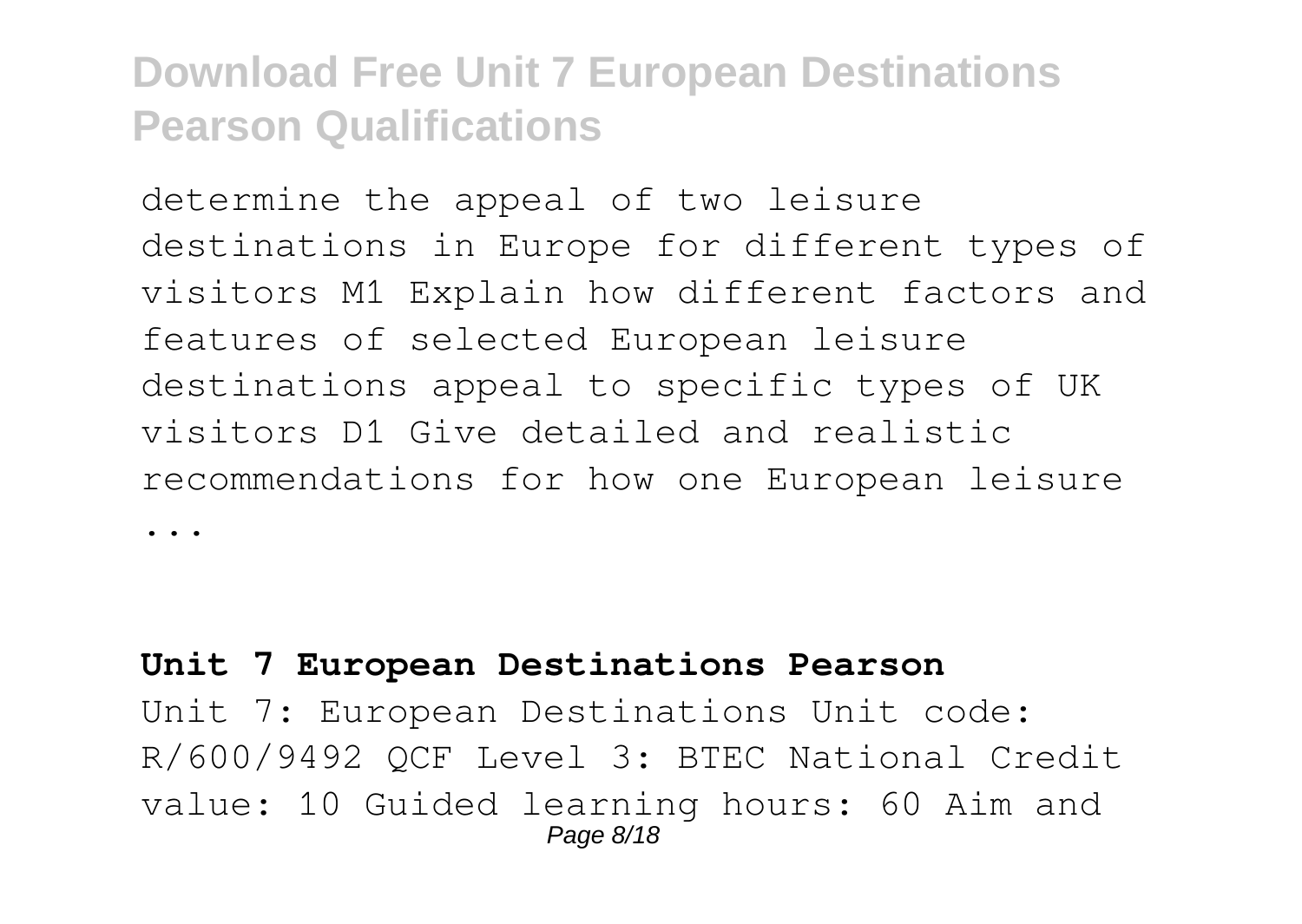purpose In this unit learners will gain skills to enable them to locate and explore the diverse destinations that make up the European travel market.

### **Unit 7 European Destinations Pearson Qualifications**

Unit Unit 7 - European Destinations; All documents for this subject (30) More courses for PEARSON  $>$  Travel and Tourism. Unit  $3$ the uk as a destination : Unit  $4$  - customer service in travel and tourism ; Unit 1 investigating the travel and tourism sector ;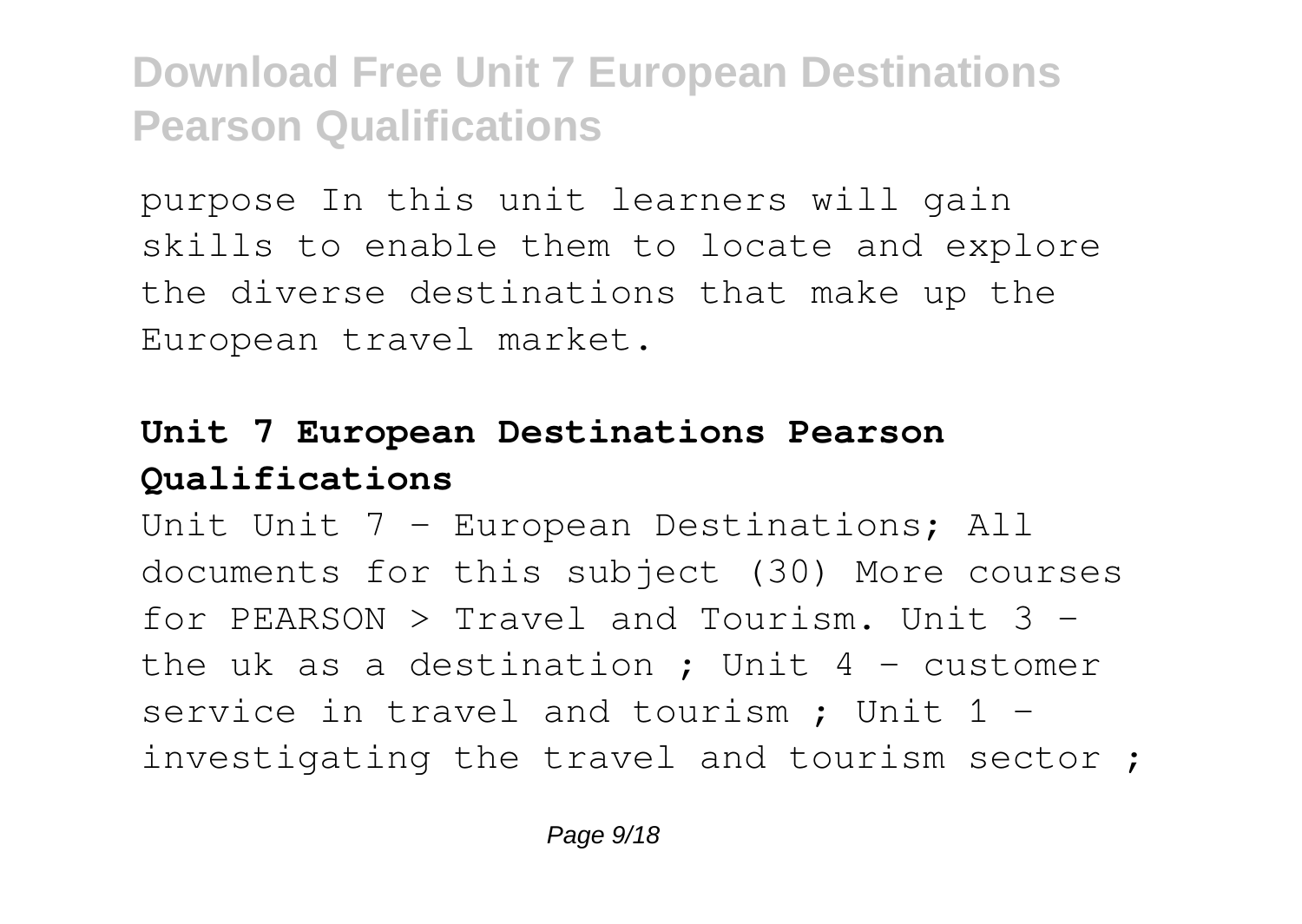#### **SocialStudies 8' Unit7'**

High Note 4 – Unit 10 – 10A Grammar and Vocabulary (2) 16 Terms. High Note 4 – Unit 10 – 10A Grammar and Vocabulary (1) 26 Terms. High Note 4 – Unit 9 – 9G Writing. 25 Terms. High Note 4 – Unit 9 – 9E, 9F Grammar and Speaking. 18 Terms. High Note 4 – Unit 9 – 9D Reading and Vocabulary (3)

### **Pearson BTEC International Level 2 Qualifications Travel ...**

308 Unit 7 Chapter 20 Section 1 © Pearson Education, Inc., publishing as Pearson Prentice Hall. All Rights Reserved. Chapter Page 10/18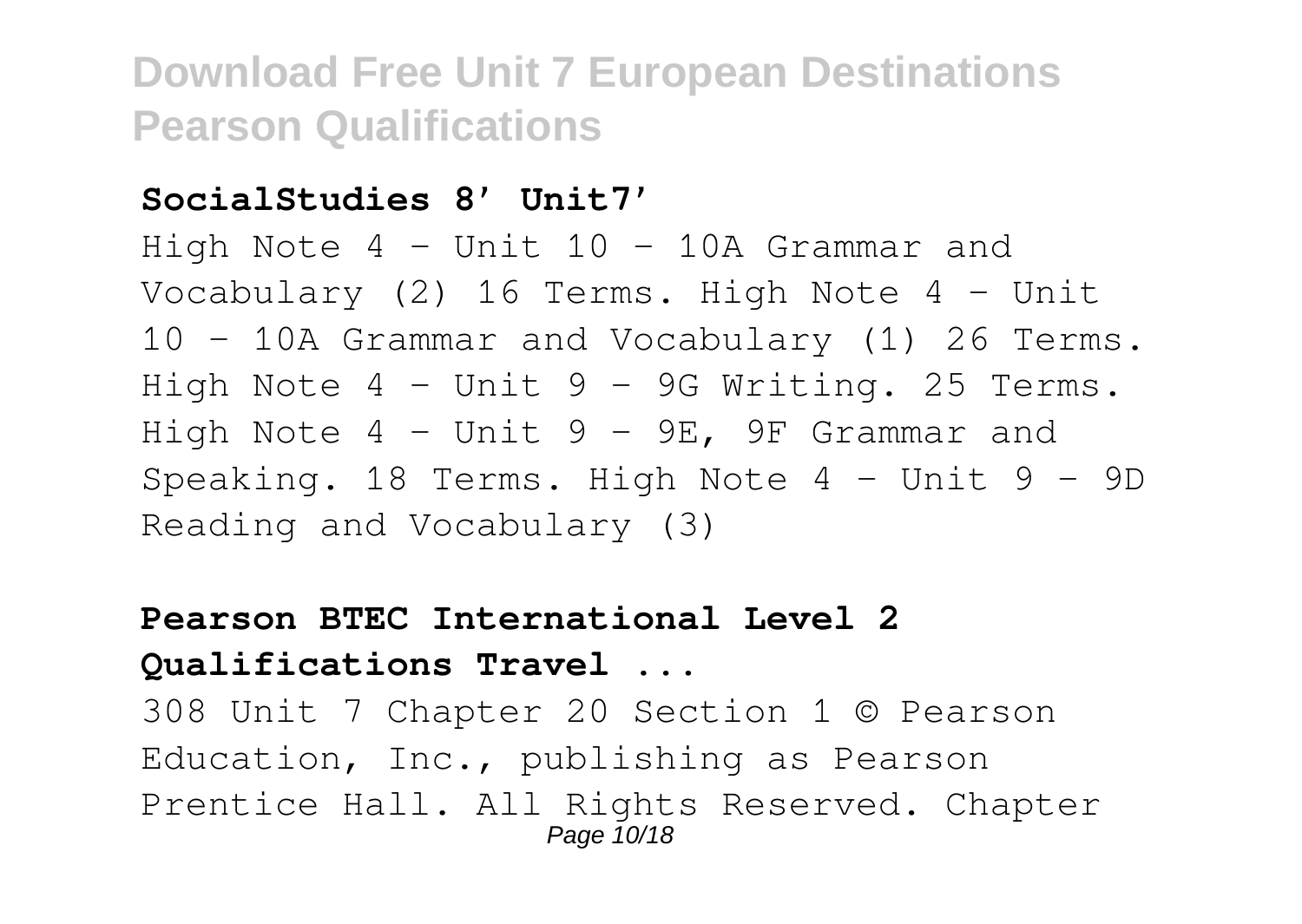20 The United States Looks Overseas ...

### **Study notes Unit 7 - European Destinations at PEARSON - Stuvia**

Unit 7 European Destinations Pearson Unit 7: European Destinations. Unit code: R/600/9492 QCF Level 3: BTEC National Credit value: 10 Guided learning hours: 60. Aim and purpose. In this unit learners will gain skills to enable them to locate and explore the diverse destinations that make up the European travel market.

#### **Unit 7 - european destinations p3 - Unit 7 -** Page 11/18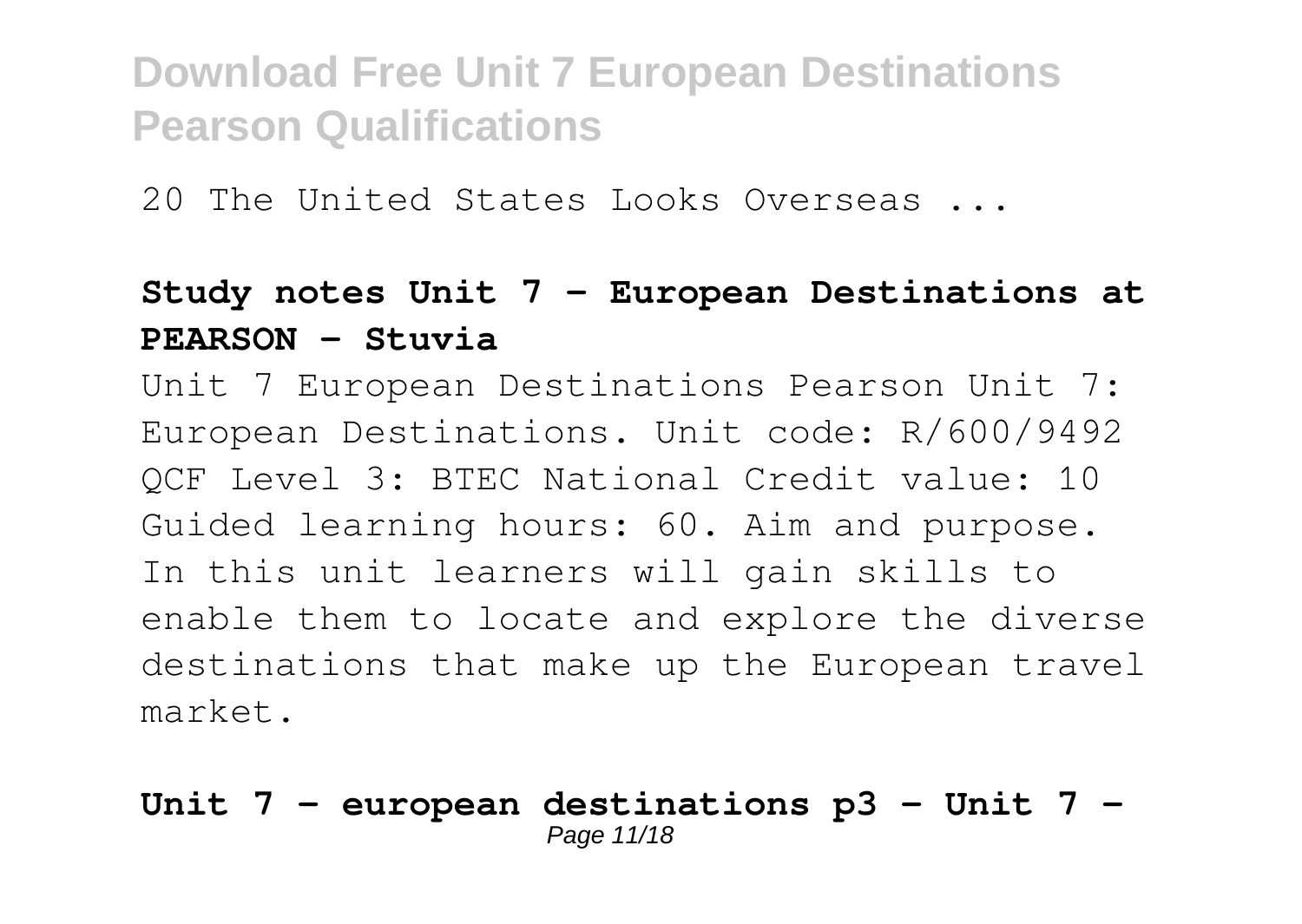#### **European ...**

Detail 3 Detail 2 Developing Destination /Turin in Italy Current destination that is developing is Turin in Italy. in 2006 Turin was the chosen location for holding the event of the Olympic Winter Games. this saw an increase from 2006 - 2012 with a third of 3rd of more visitors

### **Unit 7: European Destinations - Pearson qualifications**

PEARSON · Travel and Tourism · Unit 7 - European Destinations. Here are the best resources to pass Unit  $7$  - European Page 12/18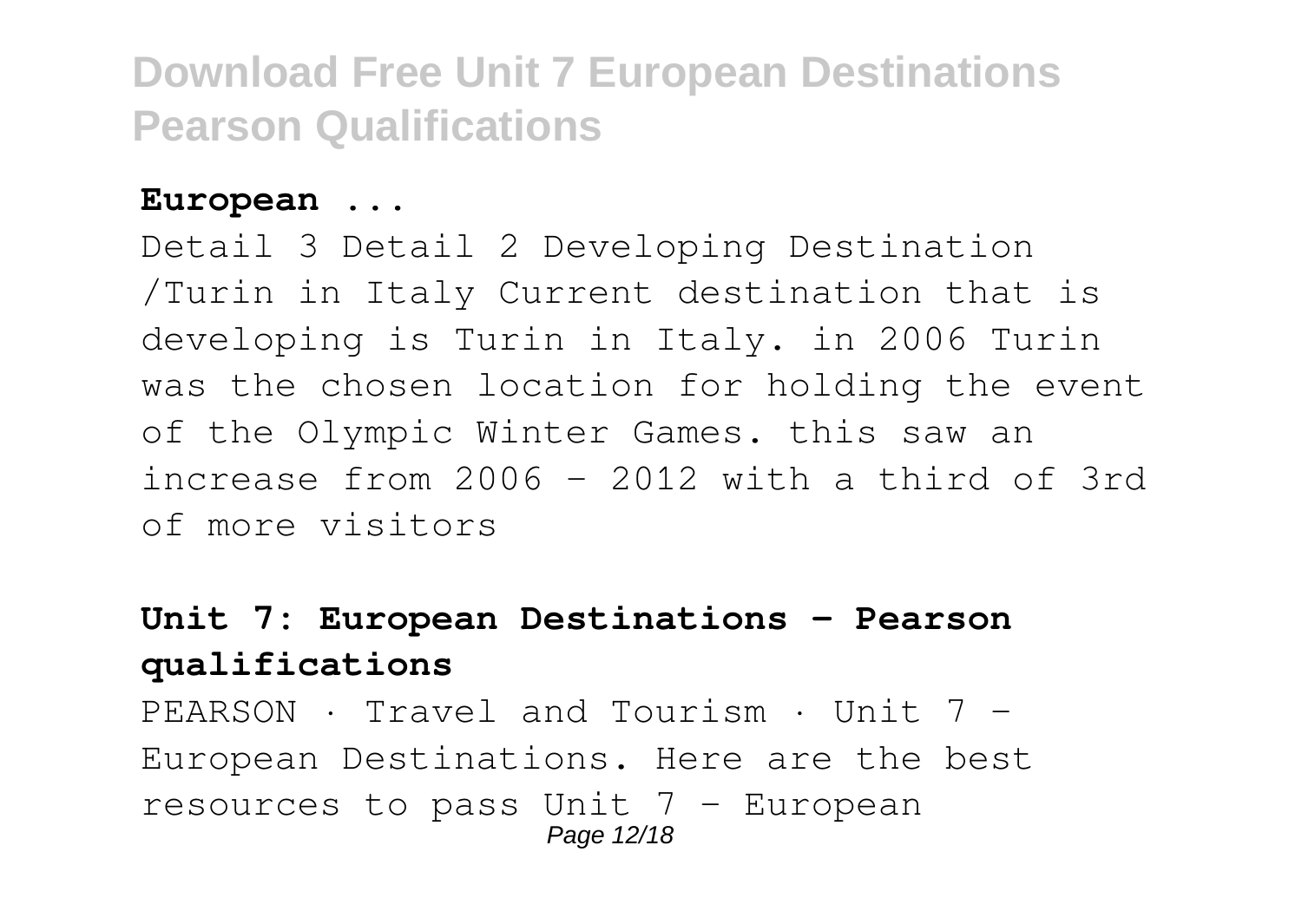Destinations at PEARSON. Find Unit 7 - European Destinations study guides, notes, assignments, and much more. We also have lots of notes, study guides, and study notes available for Travel and Tourism at PEARSON.

## **Travel and tourism unit 7 m2 d1 - Unit 7 - European ...**

Unit 7 - European Destinations M1 - explain how selected holidays meet specific motivations THIS WORK HAS BEEN MARKED AND ACHIEVED BY EXAMINER If you have any questions or problems please feel free to mail. I will try my best to respond straight Page 13/18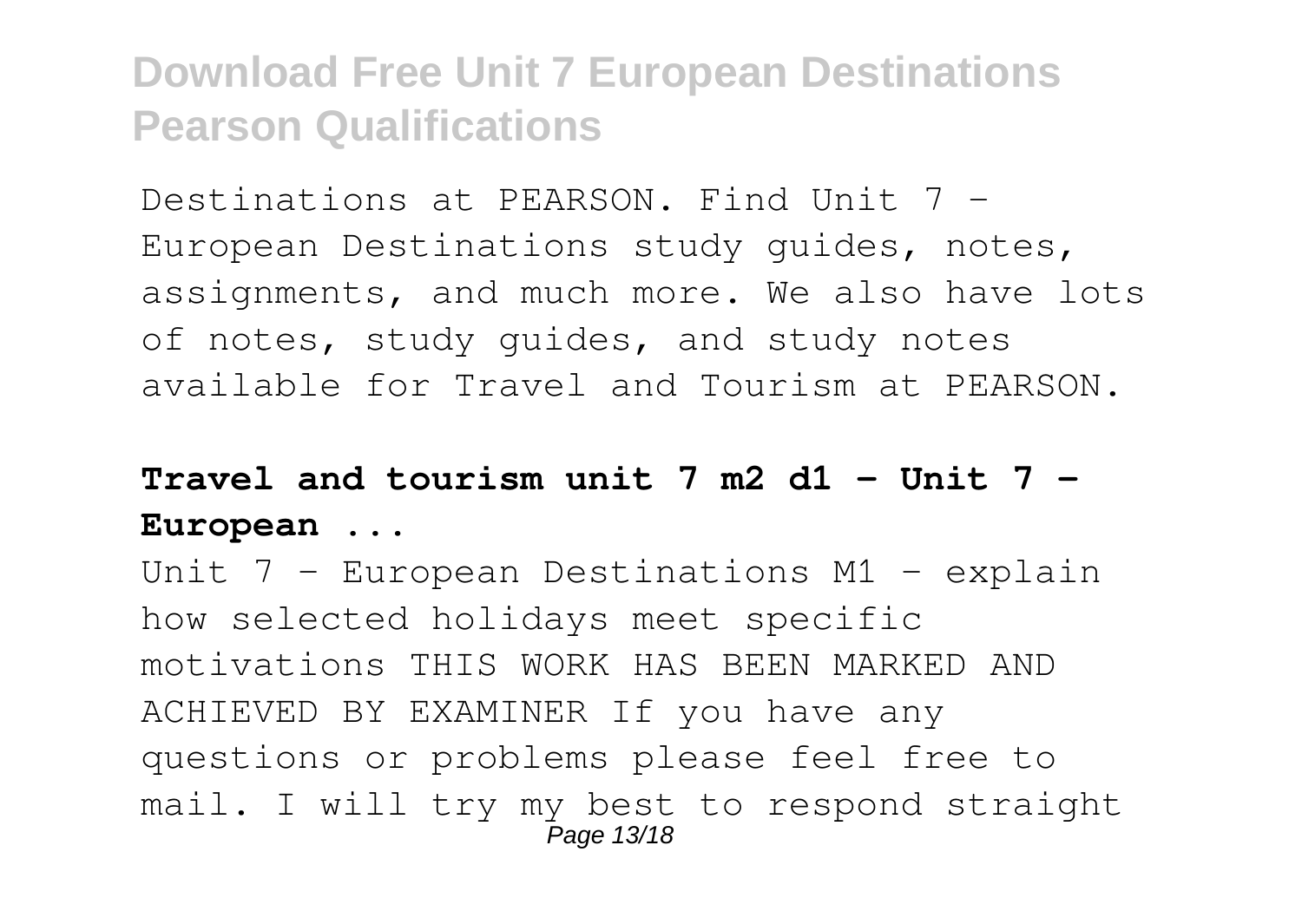away

### **BTEC LEVEL 3 TRAVEL AND TOURISM ASSIGNMENTS : Unit 7 - P2 & M1**

Both airports guarantee direct connections to the principal cities of Spain, Europe, North Africa and the United States. By road: You can get to Marbella by the Autovía del Mediterráneo A-7 (previous N-340) , or the Costa del Sol Highway (AP-7).

**P3 m1 d1 unit 7 european destinations - Unit 7 - European ...** Unit 7 - European Destinations P3 - Describe Page 14/18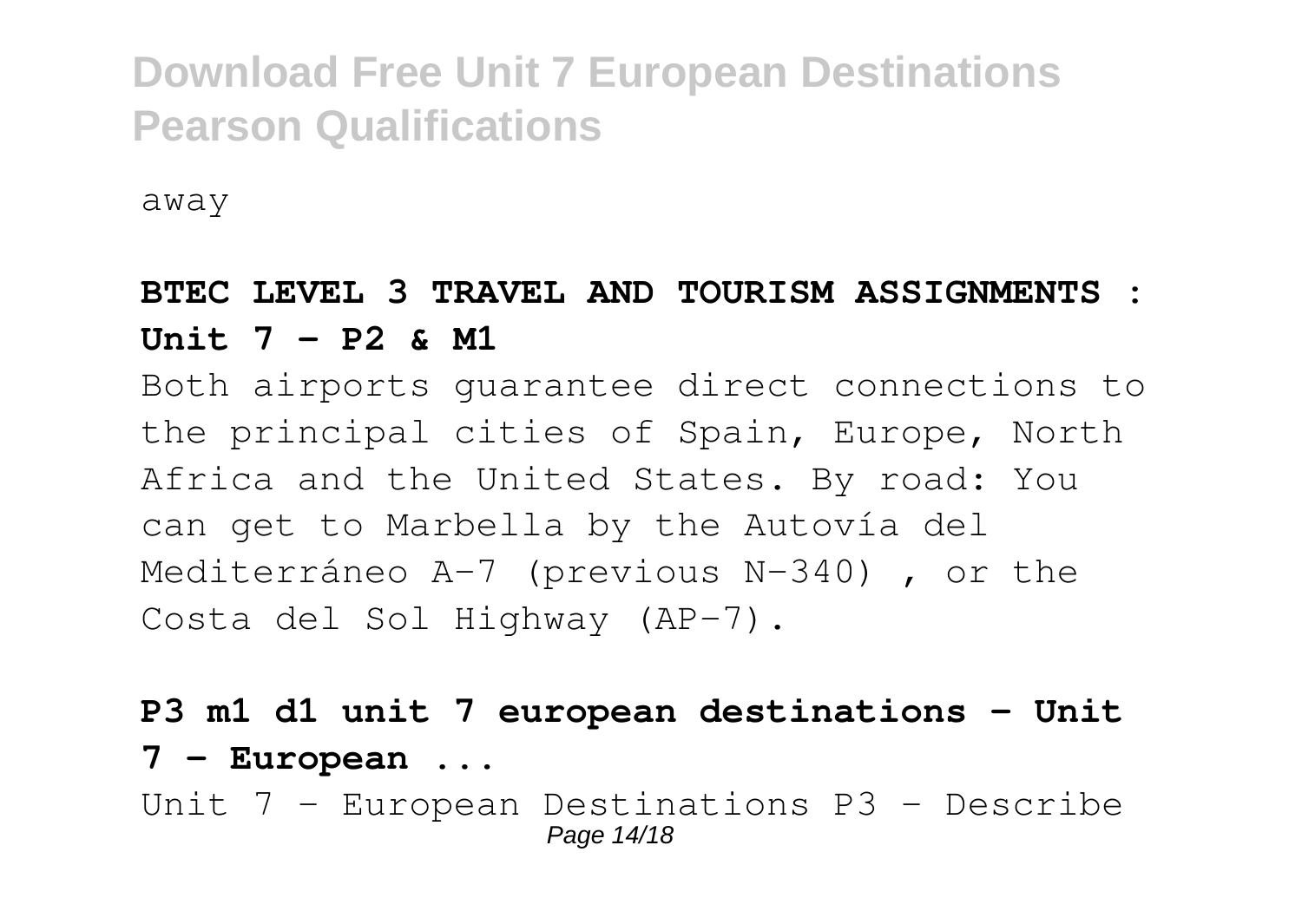factors and features that determine the appeal of two leisure destinations in Europe for different types of visitors THIS WORK HAS BEEN MARKED AND ACHIEVED BY EXAMINER This task was done in group work hence only 1 destination. Same concept just pick another place. If you have any questions or problems please feel free to mail.

**Attractions - Unit 7 European Destinations** Unit 7 - European Destinations - P4 M3 D2 Dernier document publié: de cela . A Distinction& ast; worth of work marked by an examiner. & NewLine; & NewLine; P4 is a Page 15/18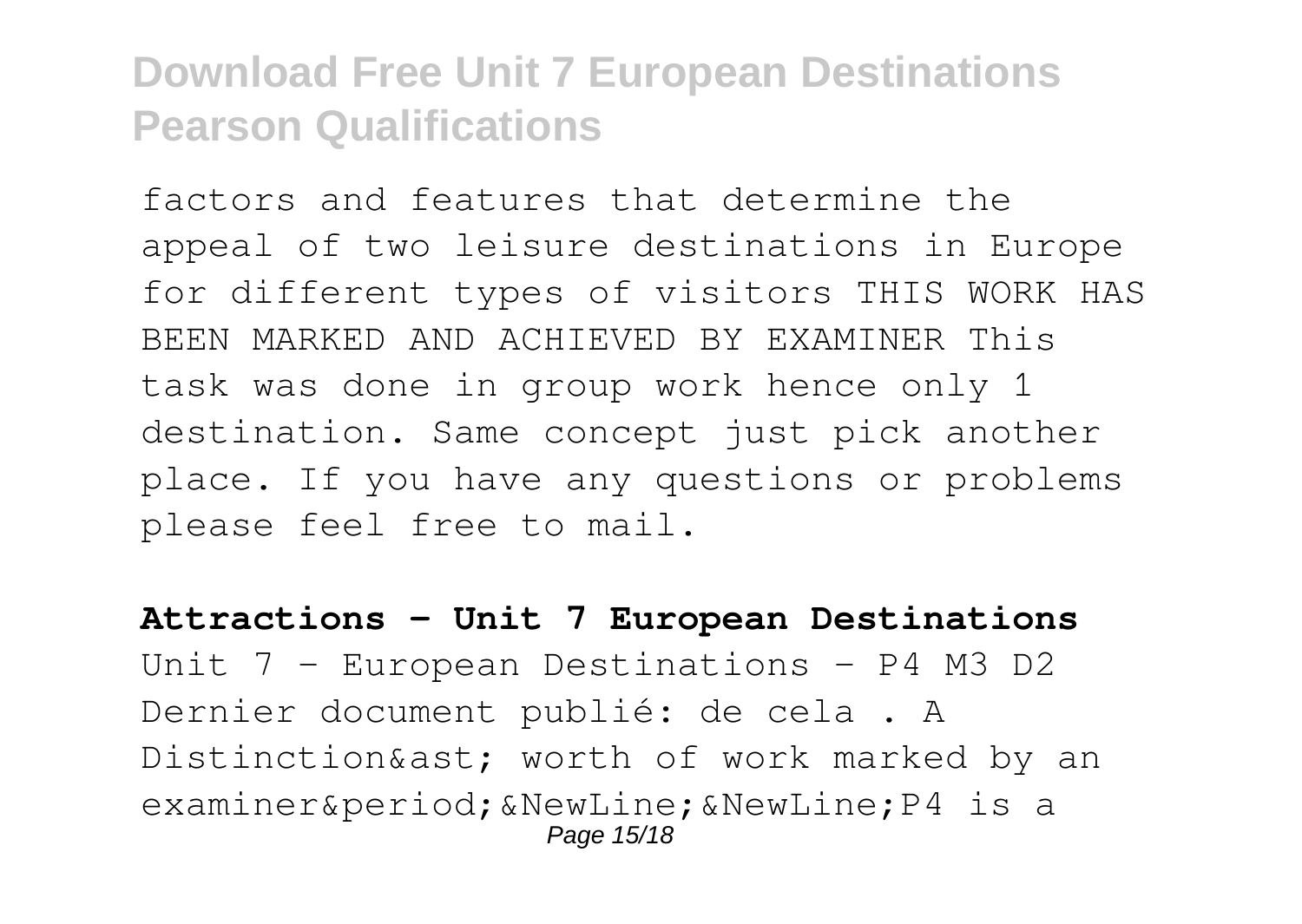report that describes why resorts may be in decline or are vastly developing&period: I describe this referring to Butler's model. In M3 I analyze the reasons for the development and decline of selected destinations in the ...

### **Unit 7 - european destinations p2 - Unit 7 - European ...**

Unit 5: Developing Customer Service Skills in Travel and Tourism 73 Unit 6: Tourism Destinatio ns 83 Unit 7: European Holiday Destinations 95 Unit 8: Worldwide Holiday Destinations 107 Unit 9: Holiday Planning 119 Page 16/18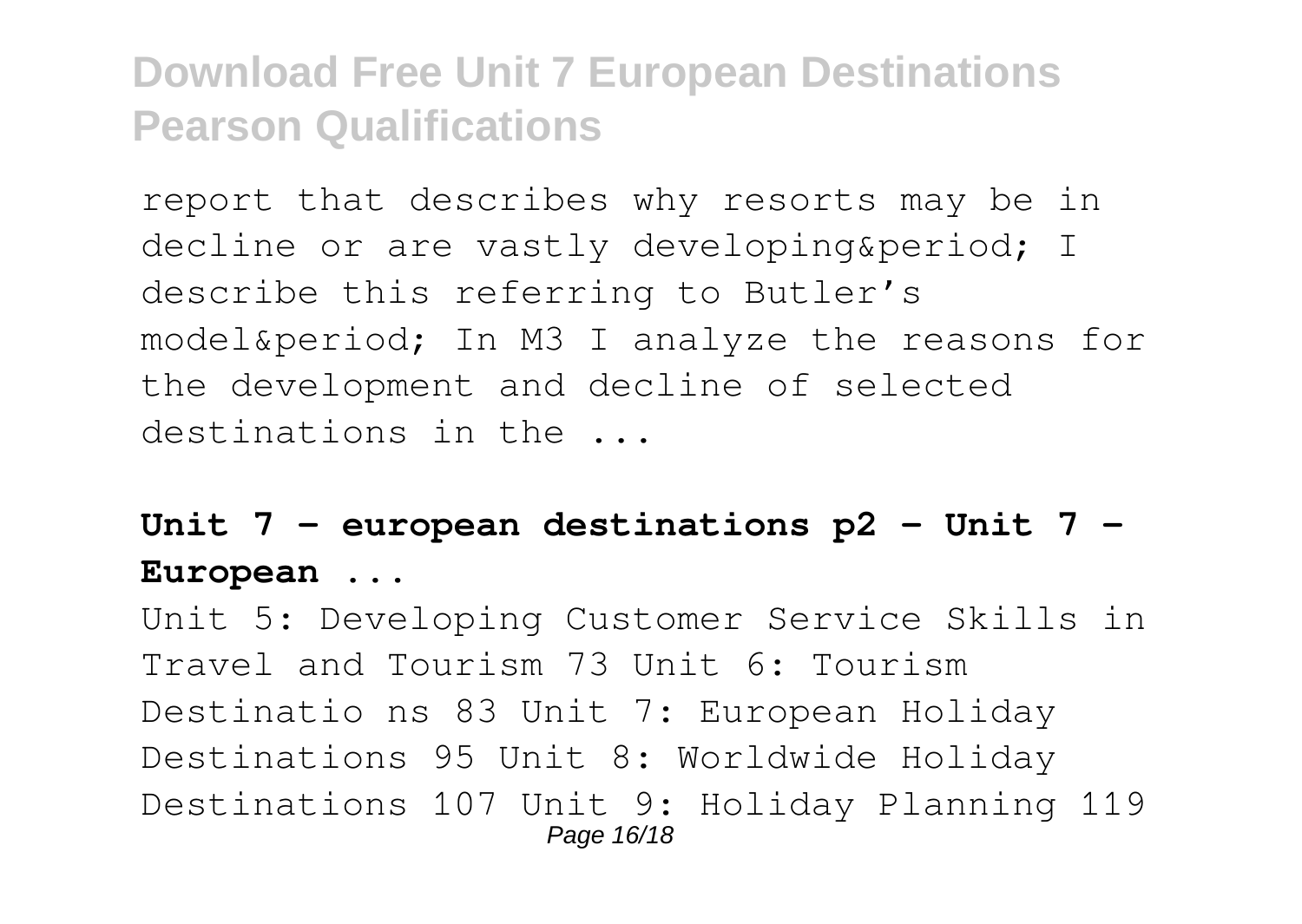Unit 10: Exploring Marketing in Travel and Tourism 131 Unit 11: Preparing for Employment in Travel and Tourism 145

### **Unit 7 European Destinations by Saffron Tkaczuk**

Unit 7 - European Destinations P4 - review factors that have contributed to one declining and one developing destination in the European travel market THIS WORK HAS BEEN MARKED AND ACHIEVED BY EXAMINER If you have any questions or problems please feel free to mail. I will try my best to respond straight away